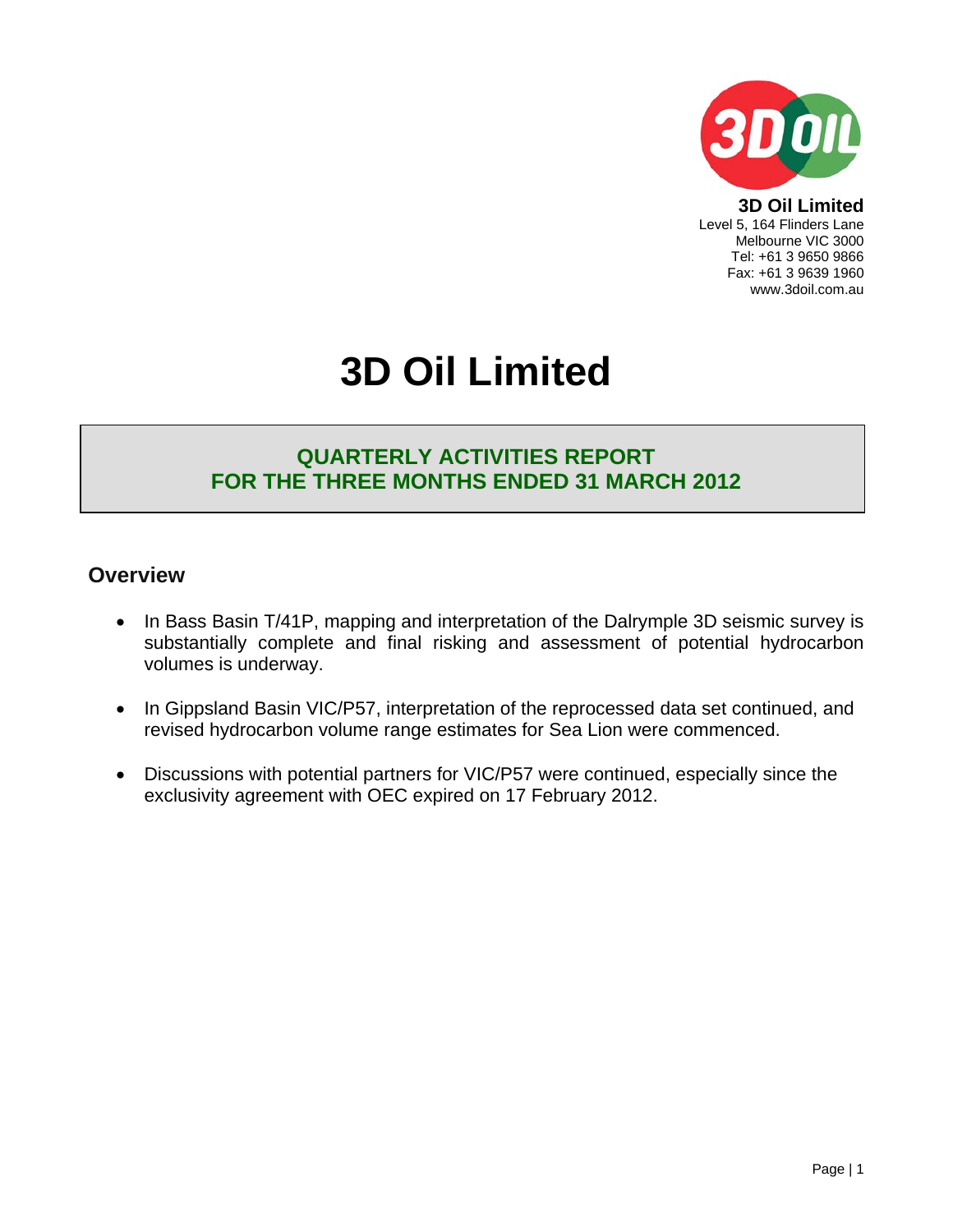

*Location of 3D Oil exploration permits* 

## *T/41P, Bass Basin, offshore Tasmania*

During the March quarter mapping and structural interpretation of the Dalrymple 3D seismic survey was substantially completed. Coupled with the geoscience work focusing on source, migration and reservoir, a clearer indication of the prospectivity of the previously-identified leads in this area has emerged. Final risking and assessment of the potential hydrocarbon volumes of these structures is currently underway, and will be completed within the next quarter.

Preliminary discussions were held with the new federal titles administration (NOPTA) with regard to the upcoming renewal decision for the permit, which is due in mid-June 2012. With the interpretation nearing completion 3D Oil is seeking interested farmin partners.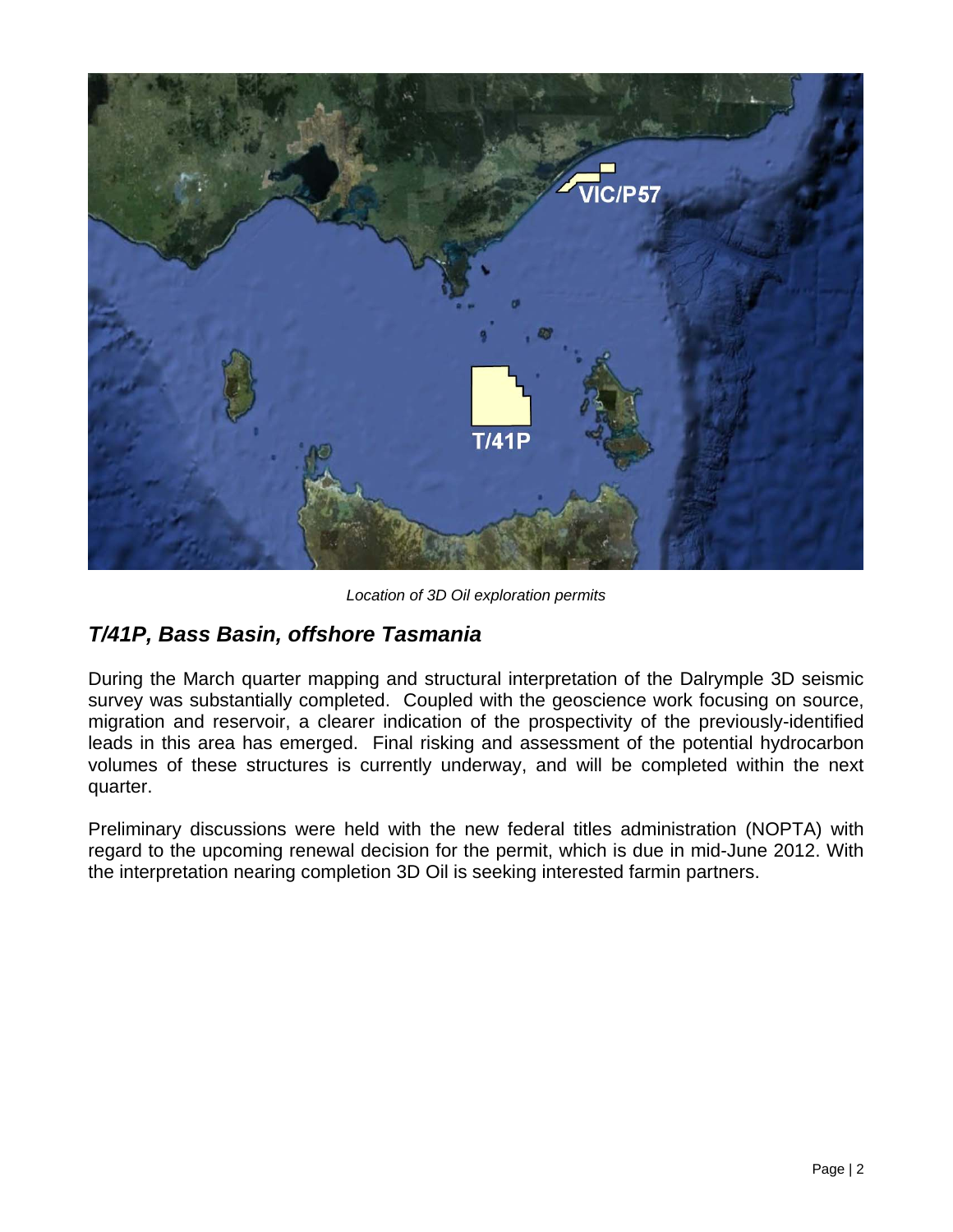

*Depth Map Paleocene, Dalrymple Prospect* 

## *VIC/P57, Gippsland Basin, offshore Victoria*

Interpretation of the reprocessed data set continued during the quarter, primarily focused on revised structural mapping and amplitude analysis of the middle and deeper levels of the Sea Lion and Felix prospects. The data is providing greater confidence in mapping and depth conversion and also deeper imaging.

A more-detailed update of the risking and potential range of hydrocarbon volumes for the Sea Lion prospect was commenced, incorporating both deterministic and probabilistic methods of estimation. The new data set has reduced risks associated with the prospect and also highlighted a deeper potential.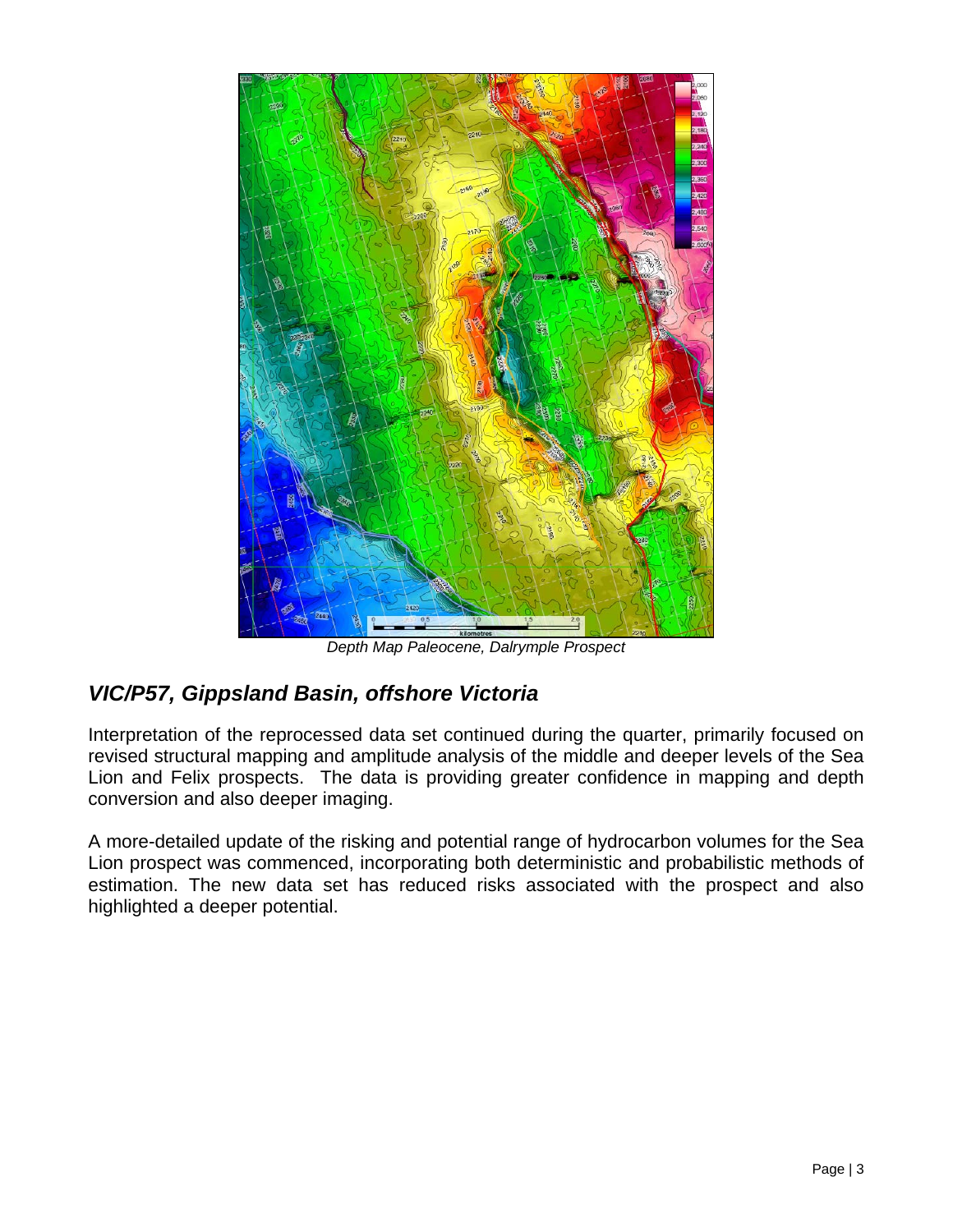

*The recently-renewed VIC/P57 exploration permit showing prospects and leads.* 

Mapping over the Felix Prospect also continued with the new data set providing significant improved imaging at depth. This is highlighted in the map below of an horizon not previously mappable with the old data set. In the coming weeks 3D Oil will continue to review the data over the prospect to mature and derisk to provide a drilling candidate.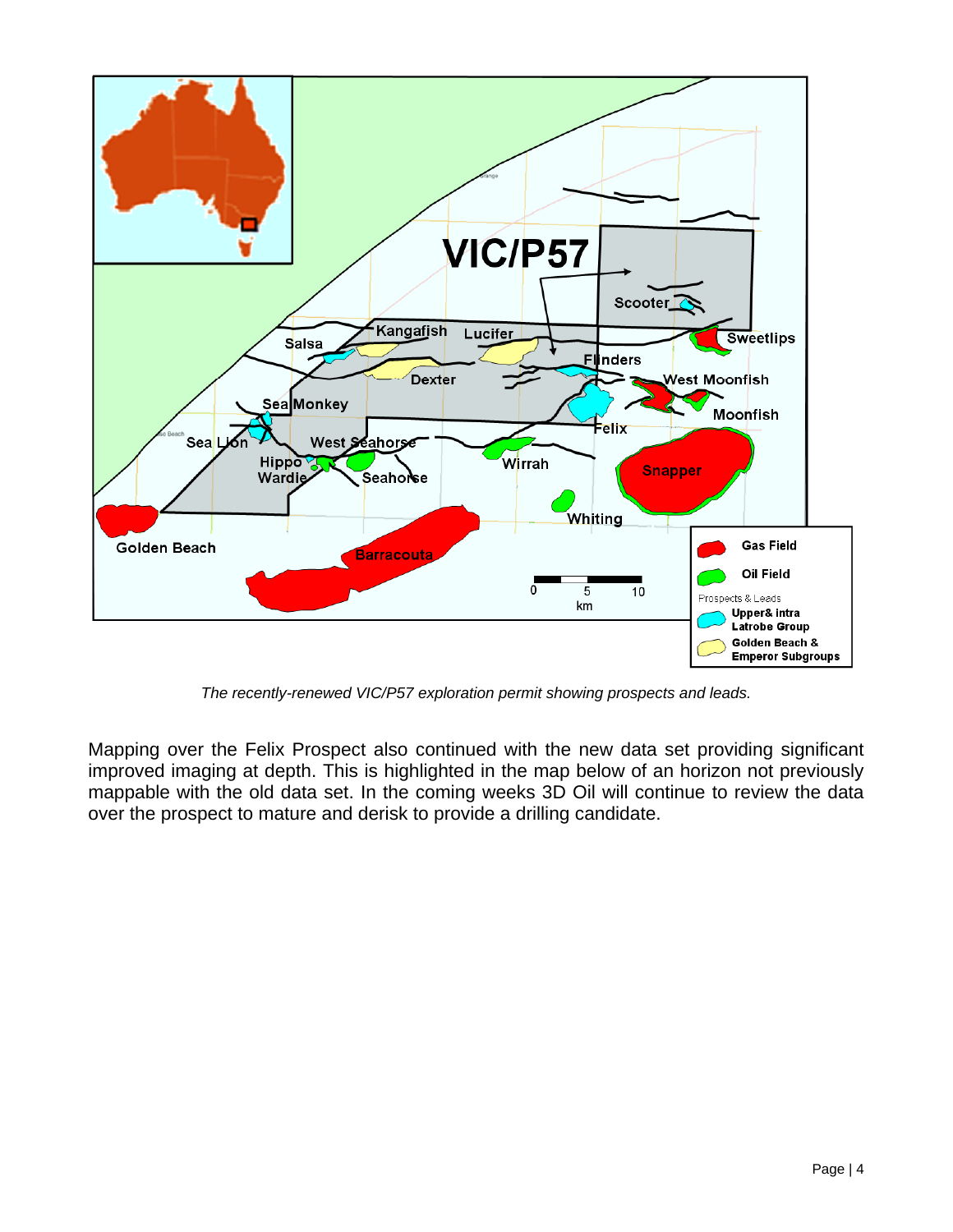

*Latest mapping over the Sea Lion Prospect, N2.6 horizon RMS depth conversion* 



*Preliminary mapping of the Felix Prospect, F.longus horizon TWT* 

Activities and discussions in pursuit of a suitable partner to join with 3D Oil in the exploration and development of VIC/P57 continued during the quarter. With the expiry of the exclusivity period with Oracle Energy on 17 February 2012, meetings and discussions have since resumed with additional interested parties.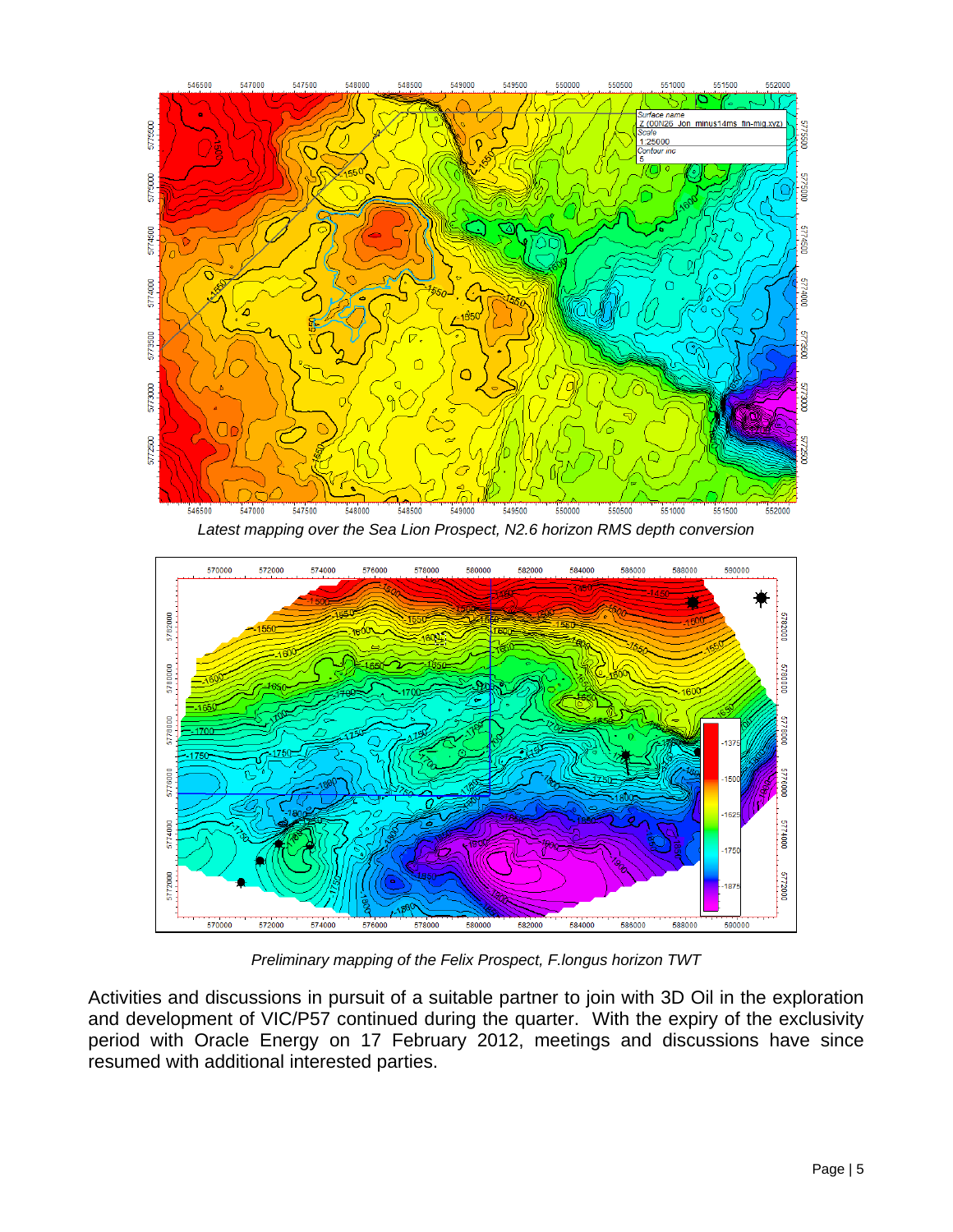# **Appendix 5B**

*Rule 5.3*

Year to date (9 months)

# **Mining exploration entity quarterly report**

Introduced 1/7/96. Origin: Appendix 8. Amended 1/7/97, 1/7/98, 30/9/2001 , 01/06/10.

| Name of entity        |                                   |
|-----------------------|-----------------------------------|
| <b>3D OIL LIMITED</b> |                                   |
| <b>ABN</b>            | Quarter ended ("current quarter") |

40 105 597 279 31 March 2012

 $SA$ 

#### **Consolidated statement of cash flows**

# **Cash flows related to operating activities** Current quarter

|      |                                                                         | ΨΤ         | \$A           |
|------|-------------------------------------------------------------------------|------------|---------------|
| 1.1  | Receipts from product sales and related debtors                         |            | 11,243        |
| 1.2  | Payments for                                                            |            |               |
|      | (a) exploration and evaluation (net of refunds)                         | (193,067)  | (614, 385)    |
|      | (b) development                                                         |            |               |
|      | (c) production                                                          |            |               |
|      | (d) administration                                                      | (400, 566) | (1, 123, 588) |
| 1.3  | Dividends received                                                      |            |               |
| 1.4  | Interest and other items of a similar nature<br>received                | 21,641     | 98,751        |
| 1.5  | Interest and other costs of finance paid                                |            |               |
| 1.6  | Income taxes paid                                                       |            |               |
| 1.7  | <b>GST</b> Refund                                                       |            |               |
| 1.8  | Refund of exploration deposit                                           |            |               |
|      | <b>Net Operating Cash Flows</b>                                         | (571, 992) | (1,627,979)   |
|      |                                                                         |            |               |
| 1.8  | Cash flows related to investing activities<br>Payment for purchases of: |            |               |
|      | (a)prospects/farmins                                                    |            |               |
|      | (b) equity investments                                                  |            |               |
|      | (c) other fixed assets                                                  |            | (37, 567)     |
|      |                                                                         |            |               |
| 1.9  | Proceeds from sale of:                                                  |            |               |
|      | (a)prospects<br>(b) equity investments                                  |            |               |
|      | (c) other fixed assets                                                  |            |               |
| 1.10 | Loans to other entities                                                 |            |               |
| 1.11 | Loans repaid by other entities                                          |            |               |
| 1.12 | Other (provide details if material)                                     |            |               |
|      |                                                                         |            |               |
| 1.13 | Net investing cash flows                                                |            | (37, 567)     |
|      | Total operating and investing cash flows (carried<br>forward)           | (571, 992) | (1,665,546)   |

<sup>+</sup> See chapter 19 for defined terms.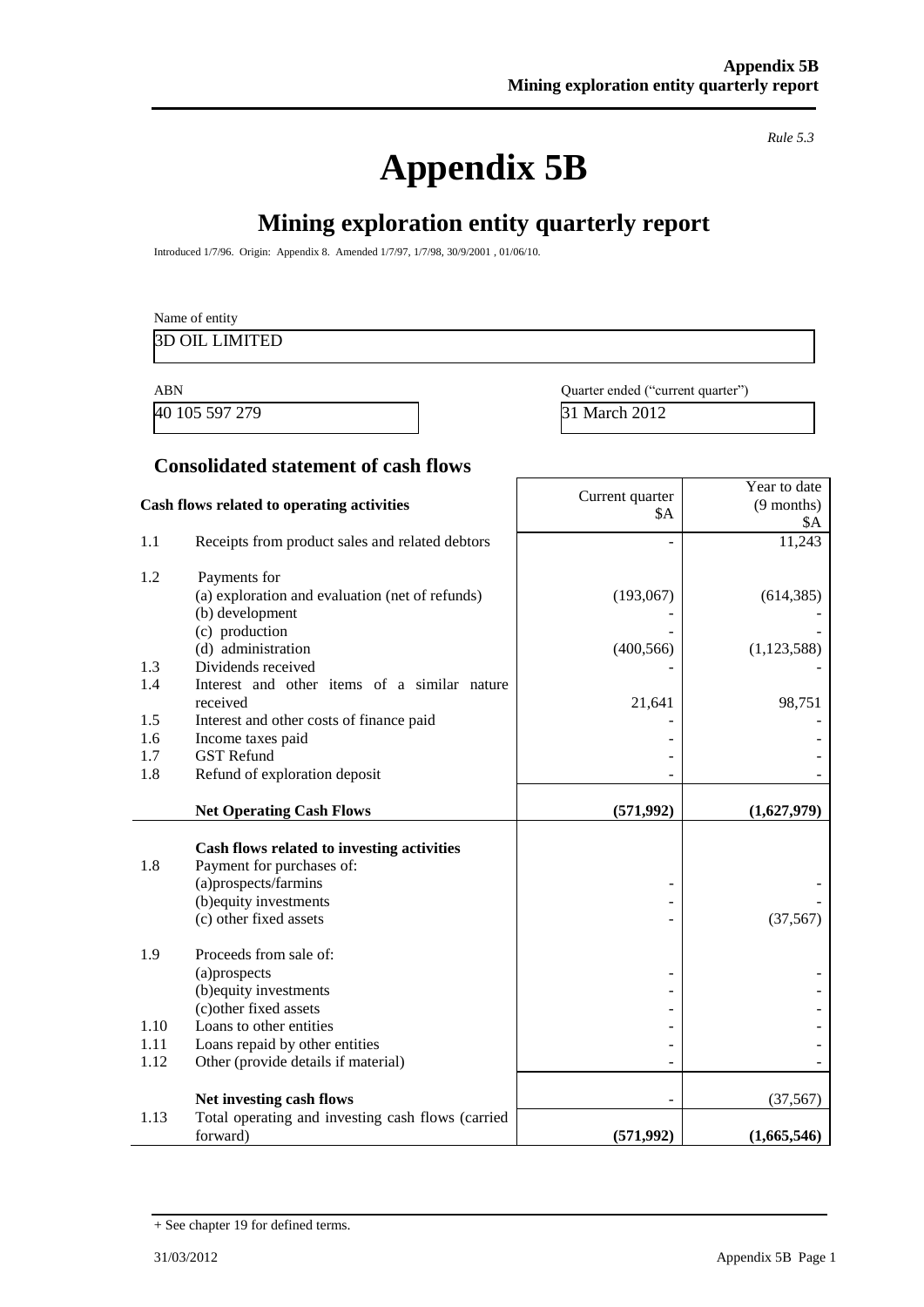| 1.13         | Total operating and investing cash flows                                            |            |                      |
|--------------|-------------------------------------------------------------------------------------|------------|----------------------|
|              | (brought forward)                                                                   | (571,992)  | (1,665,546)          |
|              | Cash flows related to financing activities                                          |            |                      |
| 1.14         | Proceeds from issues of shares                                                      | ۰          |                      |
| 1.15         | Proceeds from sale of forfeited shares                                              |            |                      |
| 1.16         | Proceeds from borrowings                                                            |            |                      |
| 1.17         | Repayment of borrowings                                                             |            |                      |
| 1.18         | Dividends paid                                                                      | ۰          |                      |
| 1.19         | Other – Capital raising costs                                                       |            |                      |
|              | Net financing cash flows                                                            |            |                      |
|              | Net increase (decrease) in cash held                                                | (571, 992) | (1,665,546)          |
| 1.20<br>1.21 | Cash at beginning of quarter/year to date<br>Exchange rate adjustments to item 1.20 | 2,759,259  | 3,857,995<br>(5,182) |
| 1.22         | Cash at end of quarter                                                              | 2,187,267  | 2,187,267            |

#### **Payments to directors of the entity and associates of the directors Payments to related entities of the entity and associates of the related entities**

|      |                                                                  | Current quarter<br>\$A |
|------|------------------------------------------------------------------|------------------------|
| 1.23 | Aggregate amount of payments to the parties included in item 1.2 | 83,115                 |
| 1.24 | Aggregate amount of loans to the parties included in item 1.10   |                        |

1.25 Explanation necessary for an understanding of the transactions

Director's fees and salaries paid to directors during the March 2012 quarter.

#### **Non-cash financing and investing activities**

2.1 Details of financing and investing transactions which have had a material effect on consolidated assets and liabilities but did not involve cash flows

Nil

2.2 Details of outlays made by other entities to establish or increase their share in projects in which the reporting entity has an interest

Nil

<sup>+</sup> See chapter 19 for defined terms.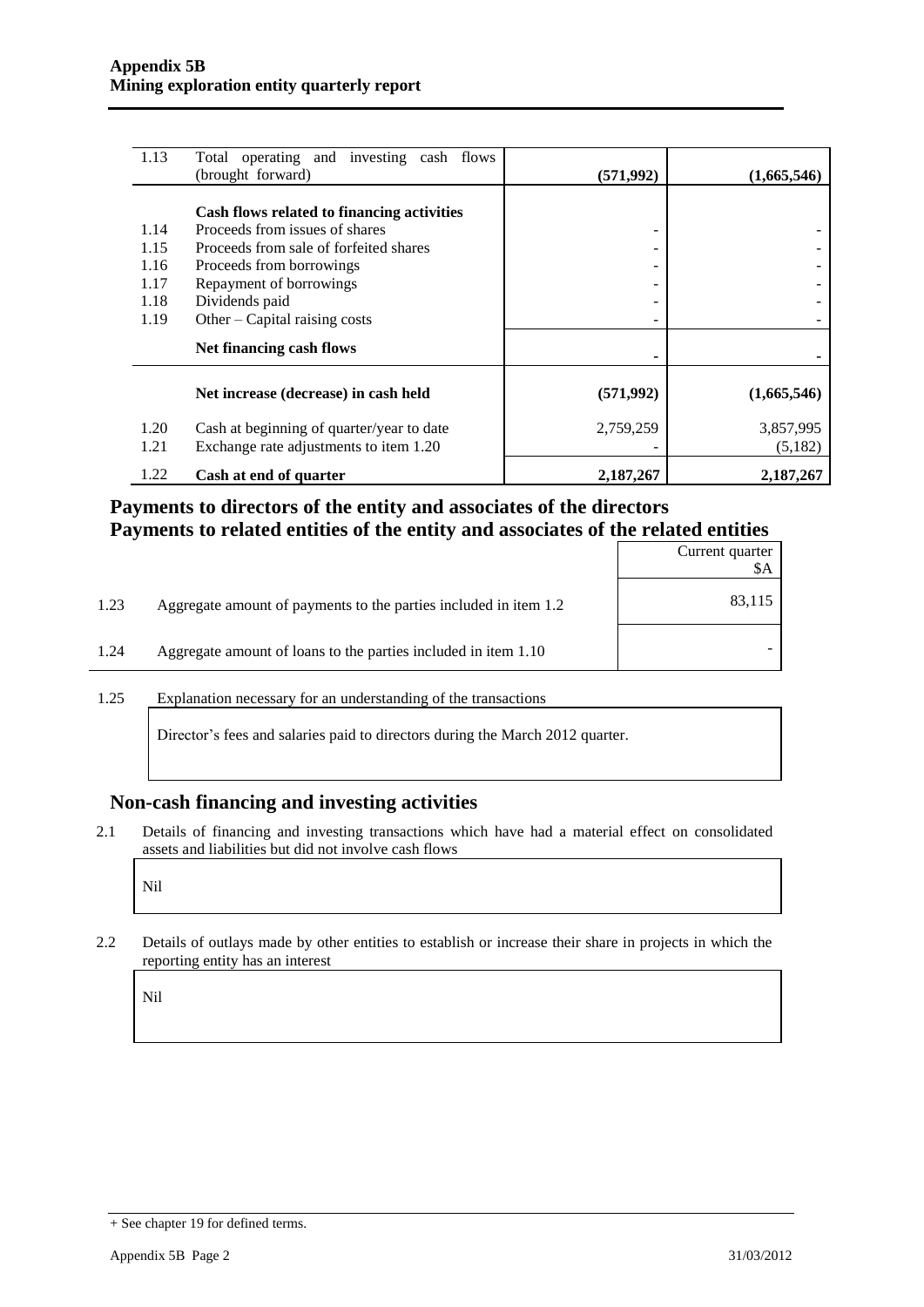#### **Financing facilities available**

*Add notes as necessary for an understanding of the position.*

|     |                             | Amount available<br>\$A'000 | Amount used<br>\$A'000 |
|-----|-----------------------------|-----------------------------|------------------------|
| 3.1 | Loan facilities             | -                           |                        |
| 3.2 | Credit standby arrangements | -                           |                        |

#### **Estimated cash outflows for next quarter**

|     |                            | \$A'000 |
|-----|----------------------------|---------|
| 4.1 | Exploration and evaluation | 340     |
| 4.2 | Development                | -       |
| 4.3 | Production                 | -       |
| 4.4 | Administration             | 385     |
|     | <b>Total</b>               | 725     |

 $\mathbf{r}$ 

# **Reconciliation of cash**

| Reconciliation of cash at the end of the quarter (as<br>shown in the consolidated statement of cash flows) to<br>the related items in the accounts is as follows. |                                                  | Current quarter<br>\$A'000 | Previous quarter<br>\$A'000 |
|-------------------------------------------------------------------------------------------------------------------------------------------------------------------|--------------------------------------------------|----------------------------|-----------------------------|
| 5.1                                                                                                                                                               | Cash on hand and at bank                         | 206                        | 349                         |
| 5.2                                                                                                                                                               | Deposits at call                                 | 1,934                      | 2,363                       |
| 5.3                                                                                                                                                               | Bank overdraft                                   |                            |                             |
| 5.4                                                                                                                                                               | Other – Bank Guarantee                           | 47                         | 47                          |
|                                                                                                                                                                   | <b>Total: Cash at end of quarter</b> (item 1.22) | 2,187                      | 2.759                       |

### **Changes in interests in mining tenements**

|     |                                                                     | Tenement<br>reference | Nature of interest<br>(note (2)) | Interest at<br>beginning<br>of quarter | Interest at<br>end of<br>quarter |
|-----|---------------------------------------------------------------------|-----------------------|----------------------------------|----------------------------------------|----------------------------------|
| 6.1 | Interests in mining<br>tenements relinquished,<br>reduced or lapsed |                       |                                  |                                        |                                  |
| 6.2 | Interests in mining<br>tenements acquired or<br>increased           |                       |                                  |                                        |                                  |

<sup>+</sup> See chapter 19 for defined terms.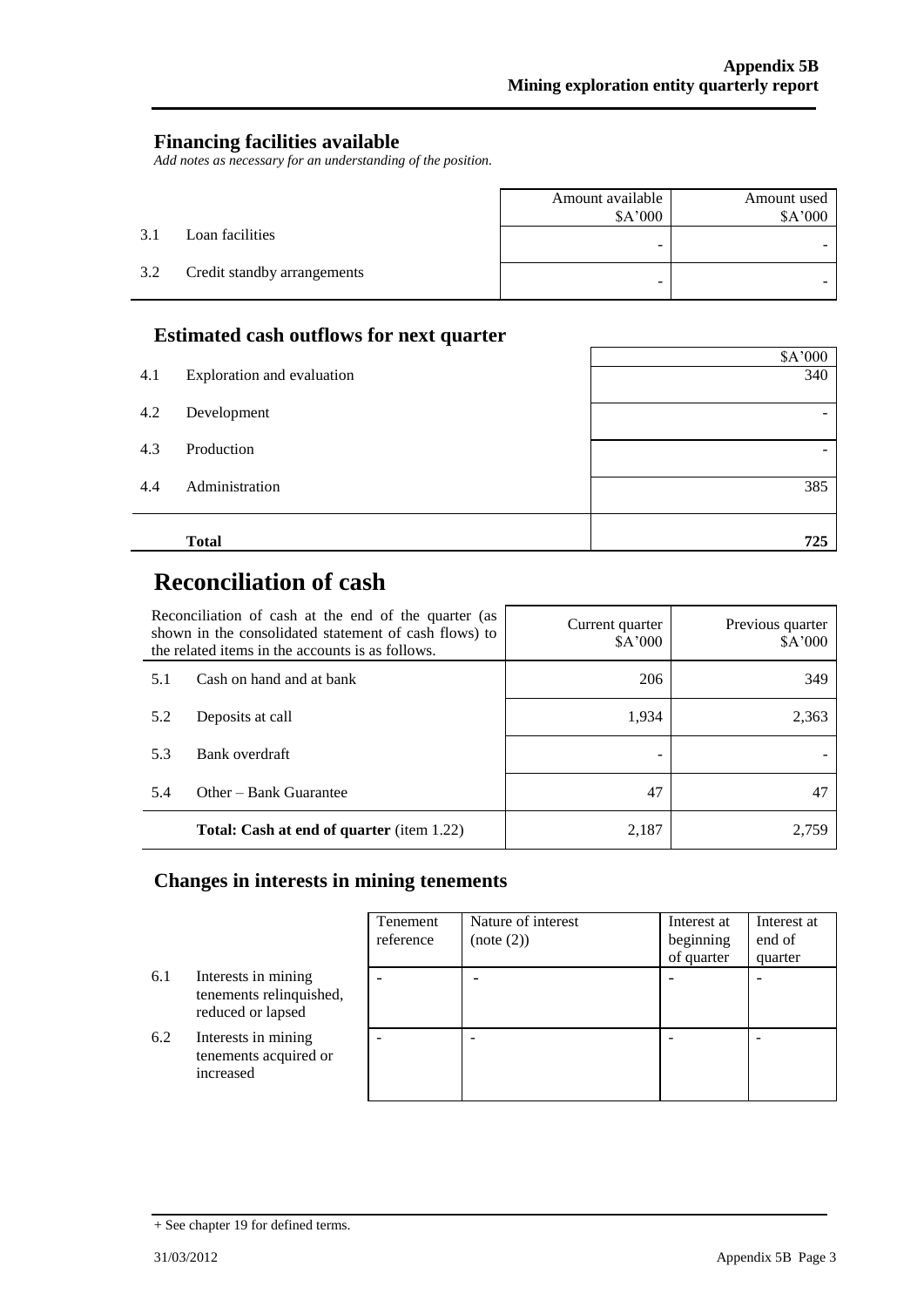#### **Issued and quoted securities at end of current quarter**

*Description includes rate of interest and any redemption or conversion rights together with prices and dates.*

|            |                                                              | Total number       | Number quoted                    | Issue price per                    | Amount paid up per                 |
|------------|--------------------------------------------------------------|--------------------|----------------------------------|------------------------------------|------------------------------------|
|            |                                                              |                    |                                  | security (see note<br>$3)$ (cents) | security (see note 3)<br>(cents)   |
| 7.1        | Preference<br><sup>+</sup> securities<br>(description)       |                    |                                  |                                    |                                    |
| 7.2        | Changes during<br>quarter<br>(a) Increases                   |                    |                                  |                                    |                                    |
|            | through issues<br>(b) Decreases<br>through returns of        |                    |                                  |                                    |                                    |
|            | capital, buy-backs,<br>redemptions                           |                    |                                  |                                    |                                    |
| 7.3        | +Ordinary<br>securities                                      | 206,560,000        | 206,560,000                      |                                    |                                    |
| 7.4        | Changes during<br>quarter<br>(a) Increases                   |                    |                                  |                                    |                                    |
|            | through issues<br>(b) Decreases                              |                    |                                  |                                    |                                    |
|            | through returns of<br>capital, buy-backs                     |                    |                                  |                                    |                                    |
|            | (c) Released from<br><b>ASX</b> restriction                  |                    |                                  |                                    |                                    |
| 7.5        | <sup>+</sup> Convertible debt<br>securities<br>(description) |                    |                                  |                                    |                                    |
| 7.6        | Changes during<br>quarter                                    |                    |                                  |                                    |                                    |
|            | (a) Increases<br>through issues                              |                    |                                  |                                    |                                    |
|            | (b) Decreases<br>through securities<br>matured, converted    |                    |                                  |                                    |                                    |
| 7.7        | <b>Options</b><br>(description and                           | 400,000            |                                  | Exercise price<br>\$0.75           | Expiry date<br>31 March 2013       |
|            | conversion factor)                                           | 189,000<br>615,000 |                                  | \$0.25<br>\$0.40                   | 30 June 2014<br>30 November 2014   |
|            |                                                              | 200,000<br>697,177 | $\overline{a}$<br>$\overline{a}$ | \$0.40<br>\$0.18                   | 31 January 2015<br>17 October 2015 |
| 7.8        | Issued during<br>quarter                                     |                    | $\overline{a}$                   | Exercise price                     | Expiry date                        |
| 7.9        | <b>Exercised</b> during<br>quarter                           |                    | $\overline{a}$                   |                                    |                                    |
| 7.10       | Expired/lapsed<br>during quarter                             |                    | $\overline{\phantom{0}}$         | Exercise price                     | Expiry date                        |
| 317.1<br>1 | <b>Debentures</b><br>(totals only)                           |                    | $\overline{\phantom{0}}$         |                                    |                                    |
| 7.12       | <b>Unsecured notes</b><br>(totals only)                      |                    |                                  |                                    |                                    |

<sup>+</sup> See chapter 19 for defined terms.